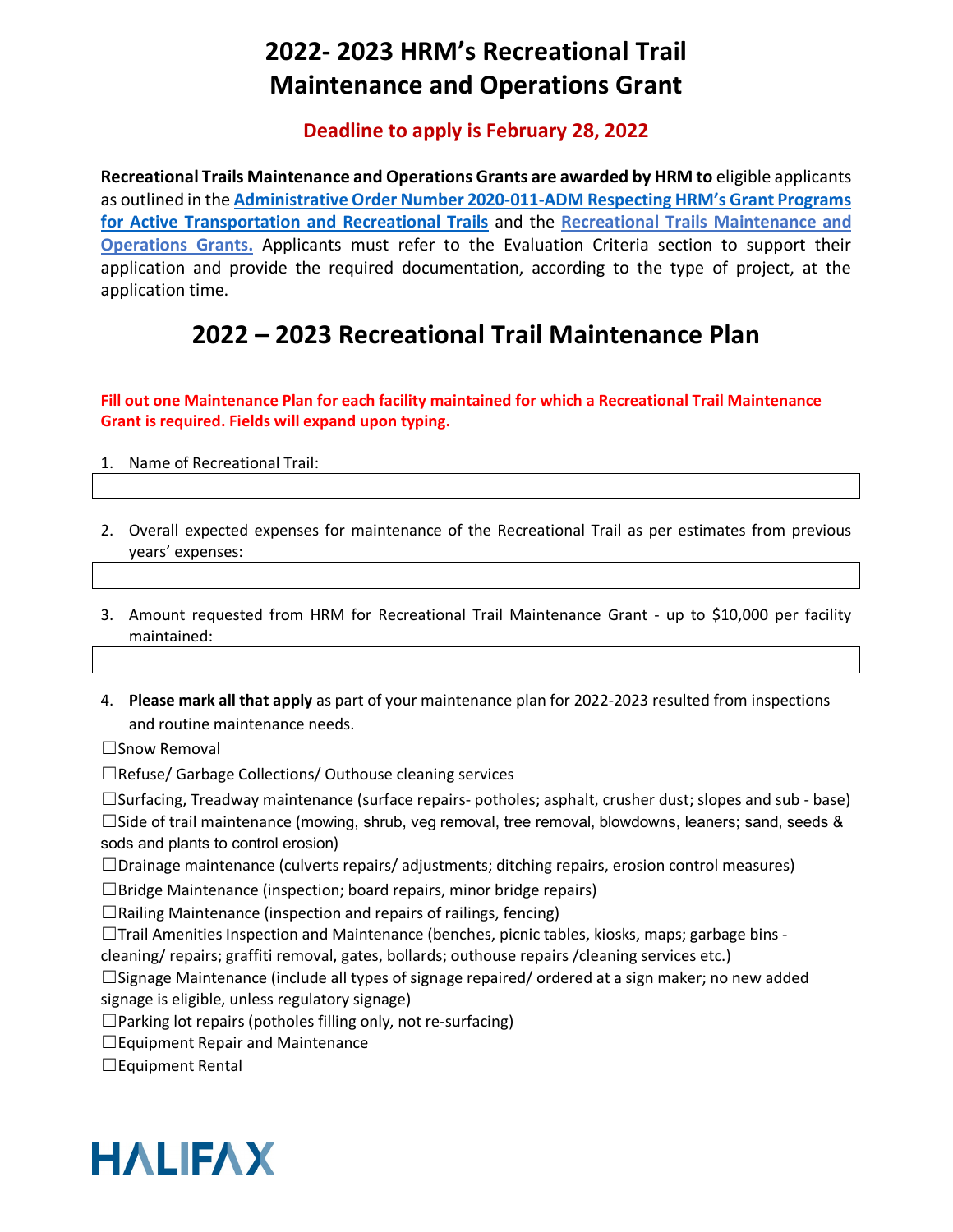### **2022 -2023 Recreational Trail Maintenance Plan**

Please describe the scope of the work and location for projects marked above:

5. If some/all work is done by volunteers and supplies are needed, please mark what your organization will purchase, as per the 2022 -2023 Maintenance Plans:

☐Stone and Gravel

☐Lumber

☐Salt/ Sand/ Sal-Sand- Mix

☐Seeds, plants; sods; topsoil

☐Cleaning Supplies (toilet paper, dog bags)

☐Other Materials (lubricants, hardware, paint)

☐Small Tools

☐Personal Protection Equipment for volunteers (gloves, masks, vests)

6. Describe any other maintenance/repair work required that is not captured above: